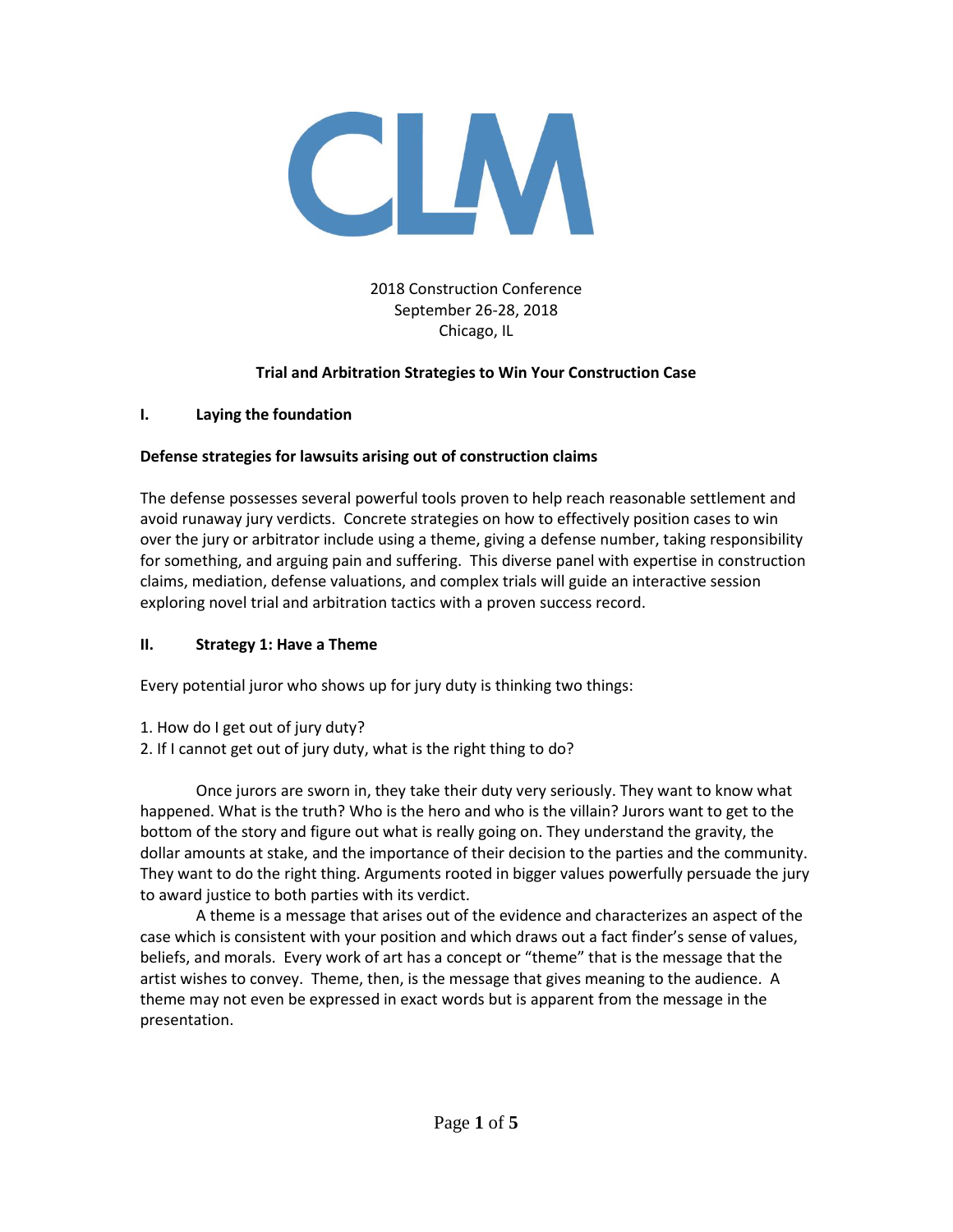A theme motivates a judge, juror, or arbitrator to react in an emotional way or thoughtful way and to form a story about the case consistent with the decision maker's reaction. To judges, jurors and arbitrators, the truth is more important than the facts. A theme is the glue that holds the story together and gives it life.

## **III. Strategy 2: Give a Defense Number Even When Seeking A Defense Verdict**

### **Why Should the Defense Give a Number?**

The best plaintiff's attorneys in the country know asking for a large verdict from the beginning of trial can get them big results - \$25 million, \$50 million, or even over \$100 million. Jurors are conditioned by arguments and evidence presented throughout trial. The jury grows comfortable with a number over time, no matter how outrageous it may seem when first introduced. This is especially true as skilled plaintiff's counsel repeat their large numbers over the course of multi-week or months long trials. It is imperative the jury get comfortable with a defense number as well.

It is almost unheard of for a jury to award a large, "runaway" verdict without hearing a proposed dollar amount from plaintiff's counsel. Most jurors never walk into a courtroom thinking anything is worth \$20 million or more. But after plaintiff's counsel starts talking about a huge number in voir dire and then for the next few weeks of evidence through closing argument, it does not seem so outrageous to jurors by the time deliberation begins.

Plaintiff's counsel will "prime" the jury by repeating a large number they are asking the jury to award. The psychology of "priming" is explained as follows:

Priming is a technique used to influence (i.e., control) attention and memory, and it can have significant impacts on decision-making. Specifically, priming is an implicit memory effect in which exposure to a stimulus influences a response to a later stimulus. This means that later experiences of the stimulus will be processed more quickly by the brain.

Kanasky, Bill, Jr., Ph.D. (April 2014). Debunking and Redefining the Plaintiff Reptile Theory. *For the Defense*, 18.

In the context of determining a damages award, a jury which has been primed by repeatedly hearing plaintiff's requested verdict will be more likely to arrive at an award close to plaintiff's number. Thus, it is important to give the jury another number to consider. Then, jurors deliberating damages will be equally primed with plaintiff's number and defendant's more reasonable number.

### **How Should the Defense Give a Number?**

Many throughout the defense bar see it as a sign of weakness to introduce a defense number. In one instance, this is correct.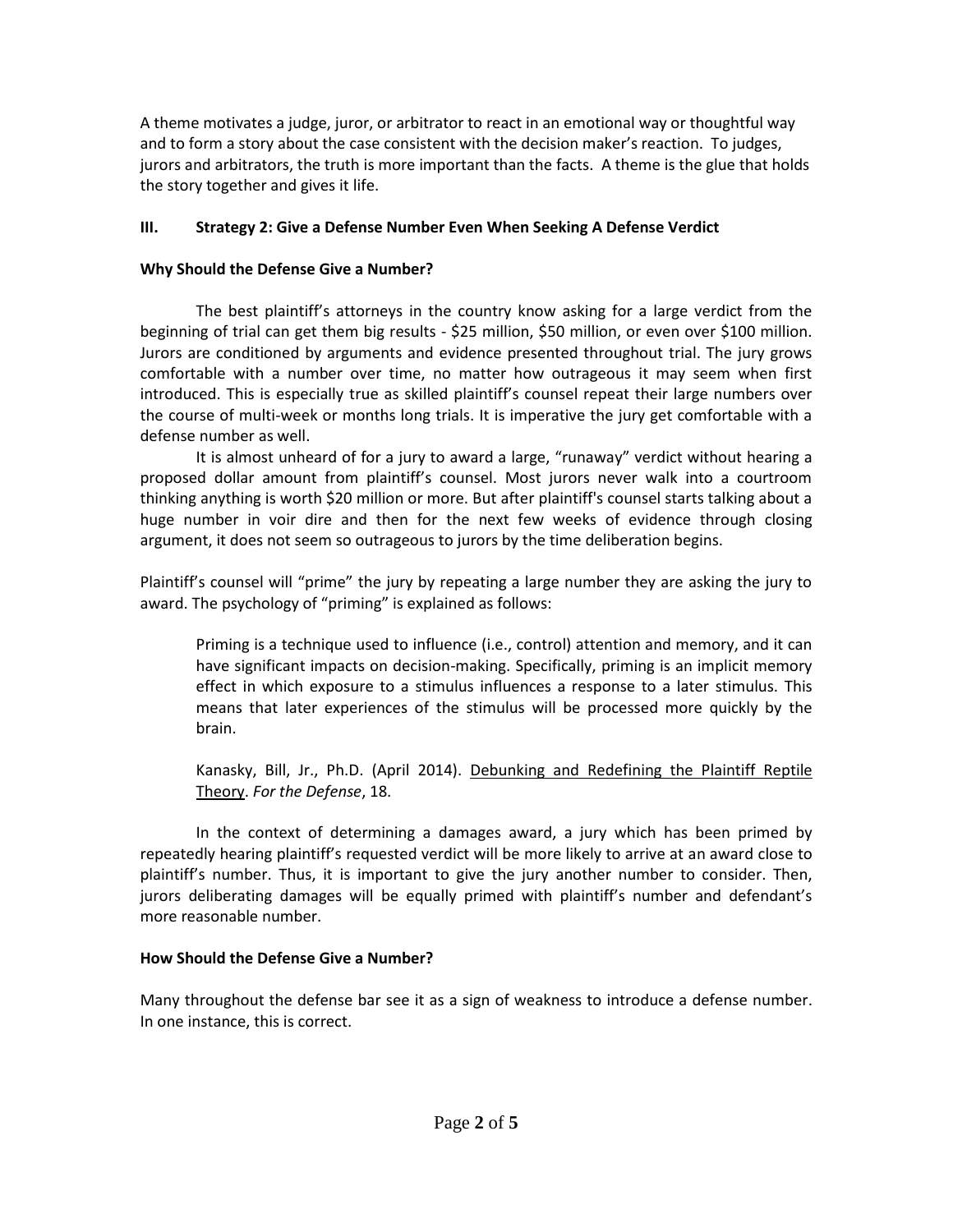For example, in a three-week jury trial the defense argues for no liability the whole time. If the first time the jury hears a number is in closing, it will present as a sign of weakness signaling the defense has heard something in the last three weeks that has concerned it enough to give the jury a number for the first time.

This is why the defense must give a number early and often. You cannot give your number for the first time in closing argument and expect a jury to take the defense number seriously.

### **Is It Possible to Give a Number and Still Obtain a Defense Verdict?**

Yes! In fact, it is not that difficult. First, explain that although you believe there is no reason for the jury to ever get to the point of determining damages, it is your duty to your client to address all the issues in this trial. The jury will be instructed as to the applicable law for damages and will see there are questions about damages on the special verdict form they will receive. While you think they never get to damages, if for some reason they do, you believe the evidence will show a fair and reasonable award is your number. The jury will understand you want a defense verdict and they will not think you are weak.

## **IV. Strategy 3: Accept Responsibility for Something**

### **Why Accept Responsibility?**

"Accepting responsibility" does not simply mean accepting full liability for the incident or for the injuries alleged by plaintiff. It also does not require the defense to accept any liability at all. The degree and manner of responsibility accepted depends on each individual case, but the strategy must be applied in some variation.

First, taking responsibility makes a defendant seem reasonable. Generally, people are more inclined to listen to reasonable people as opposed to unreasonable people. This is even more true during a jury trial. When a defense attorney denies all responsibility, the jury will constantly look for any hole in defendant's argument. Once there is a perceived a flaw in defendant's argument, the credibility of defendant begins to erode. When a jury finds multiple arguments unreasonable, they will likely also find the party presenting these arguments to be unreasonable.

A second major advantage to accepting responsibility is it defuses juror anger. The goal of most plaintiff's attorneys is simple: sympathy will get a plaintiff paid, but the real payday comes when a plaintiff's attorney can get a jury angry at the defendant. Anger is the number one motivator of runaway jury verdicts in America. For this reason, plaintiff's attorneys will constantly attempt to enrage and provoke these extreme emotions from jurors.

A third major advantage to accepting responsibility is it shifts the jury's focus to any other party's potential comparative fault. Accepting responsibility does not leave all other parties blameless. Indeed, this strategy allows the jury to assess the culpability of other parties, including the plaintiff, who has failed to accept responsibility for anything. When the focus is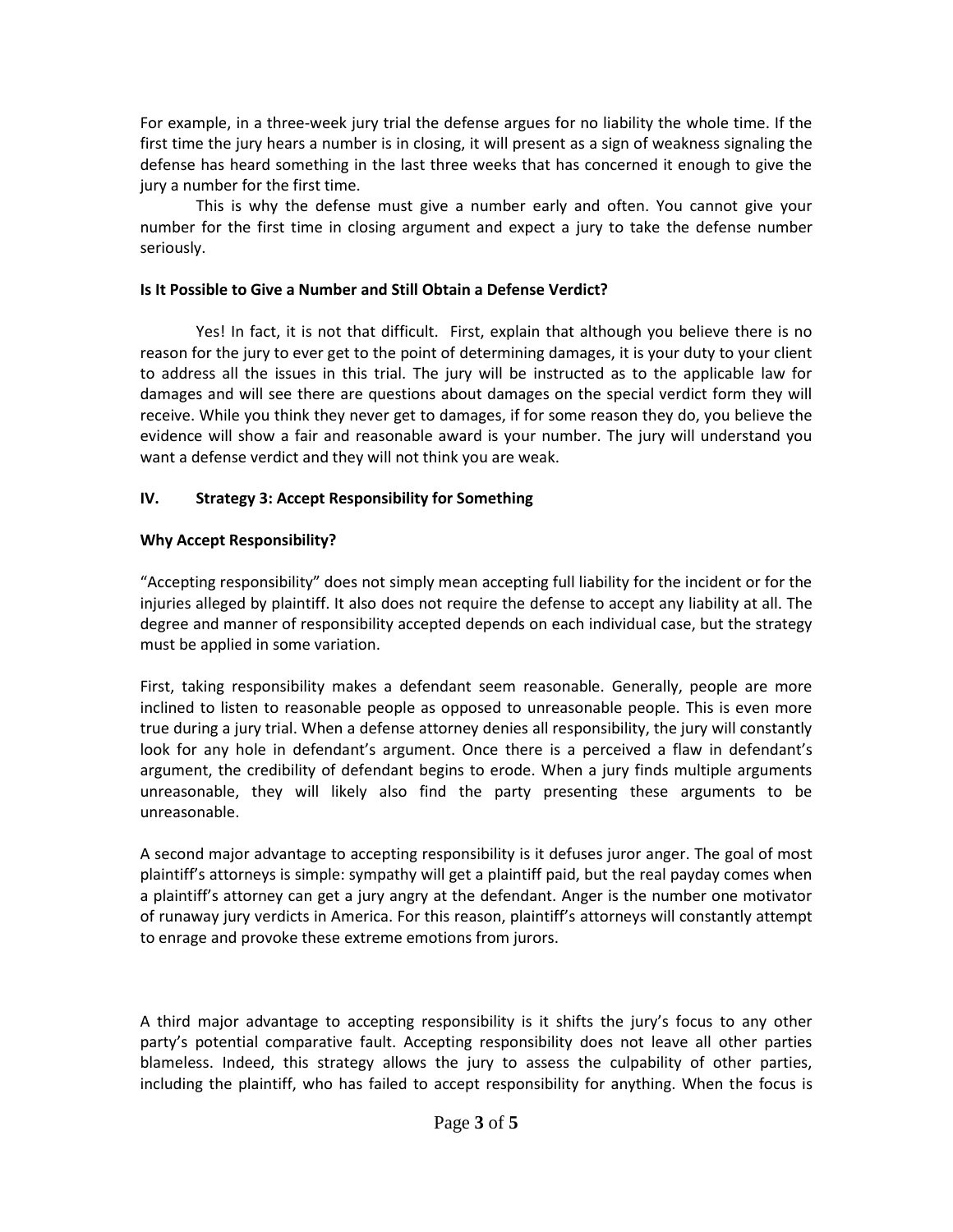shifted to plaintiff's actions early, the jury will more closely scrutinize plaintiff's arguments and identify more problems with plaintiff's case and credibility.

#### **How Does the Defense Accept Responsibility When Seeking a Defense Verdict?**

Defense attorneys, insured clients, and insurance professionals often find it difficult to embrace the strategy of accepting responsibility while also vigorously defending a case and asking the jury to award a defense verdict. In many cases, the defense has strong evidence and argument it complied with the standard of care. Nevertheless, it is especially important to accept responsibility in these cases as well.

It may be difficult, but defense counsel cannot go to trial without accepting responsibility for something. Examples of accepting responsibility, without accepting liability, include:

- Accept responsibility for putting a safe product in the stream of commerce;
- Accept responsibility for maintaining a safe premise;
- Accept responsibility for defendant's response to alleged harassment in compliance with our own employment manual; or
- Accept responsibility for providing sound professional advice.

Accepting responsibility must be done as early as possible, whether it be voir dire, mini opening, or defendant's opening statement. In voir dire, defense counsel must ask the jurors about the importance of taking responsibility for their actions.

In addition to voir dire and opening, it is also important to sprinkle in questions on crossexamination and direct regarding both parts of responsibility: acceptance and accountability. By asking these questions throughout trial, a defense attorney will be able to seamlessly argue responsibility in closing.

# **V. Strategy 4: Argue Pain and Suffering**

# **The Necessity of Arguing Pain and Suffering**

Verdicts in which the jury awards plaintiff millions of dollars for pain and suffering – \$10,000,000, \$20,000,000, \$50,000,000 – are breaking news. Based on transcripts obtained from closing arguments in these runaway verdicts, the defense typically fails to give a number and fails to sufficiently address pain and suffering for the jury. In these cases, defense counsel commonly states plaintiff's proposed noneconomic damages award is simply too high; it is not "fair and reasonable." But when a jury awards \$50,000,000, it shows the jurors believed plaintiff's number was very fair and reasonable.

Noneconomic damages are the biggest element of every runaway jury verdict. Your defense counsel must be ready to argue it! In fact, your defense counsel must be able to argue noneconomic damages even when seeking a defense verdict.

# **How to Argue Pain and Suffering**